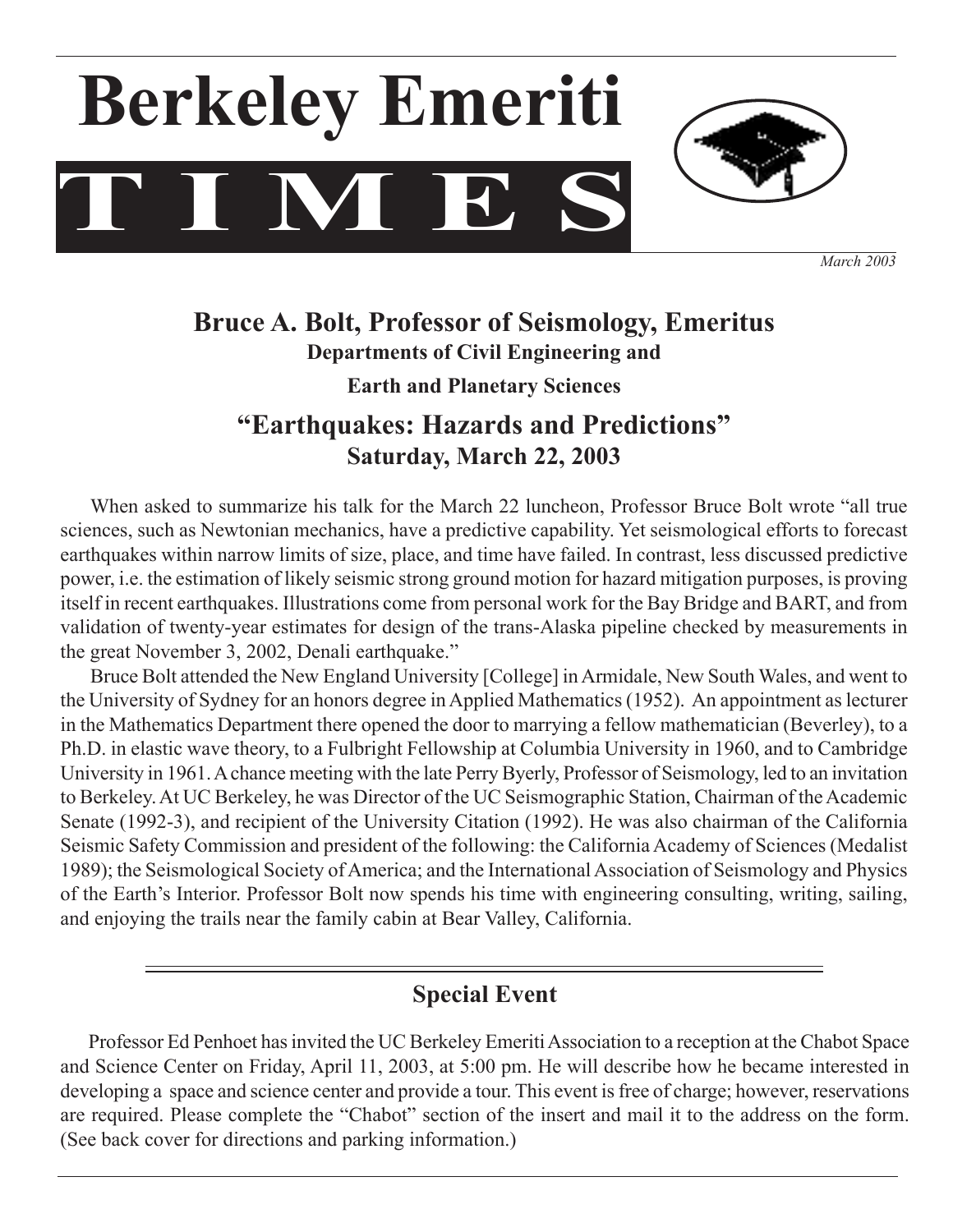## **UCB EMERITI ASSOCIATION EXECUTIVE COMMITTEE**

#### **2002-2003**

**President** Louise Taylor

**Vice President** Paul Mishkin

**Secretary-Treasurer**  Joseph Garbarino

**Stewards** Betty Carpenter Sue Cork Mary Dee Vermeulen Todd Smith

**Members at Large** Claude Babcock George Barlow George Leitmann Austin Ranney Marie-Anne Seabury Larry Waldron Sheridan Warrick

**Mailing Address** UC Berkeley Emeriti Association 2 Boalt Hall, # 7200 Berkeley, CA 94720-7200

**Director, UCB Retirement Center** Shelley Glazer 510/643-3212 sdg@uclink.berkeley.edu

**Administrative Specialist** André S. Porter asporter@uclink.berkeley.edu

| Office    | <b>UCB Retirement Center</b><br>2 Boalt Hall, #7200<br>Berkeley, CA 94720-7200 |
|-----------|--------------------------------------------------------------------------------|
| Hours     | Monday-Friday<br>8:30 am - 4:30 pm<br>Closed Noon-1pm                          |
| Telephone | 510/642-5461                                                                   |
| Fax       | 510/643-1460                                                                   |
| Web site  | http://thecenter.berkeley.edu                                                  |
| Email     | ucbrc@uclink.berkeley.edu                                                      |
|           |                                                                                |



Published two weeks before each meeting of the UC Berkeley Emeriti Association: To provide closer networking for members with meeting announcements, meeting reviews, executive committee actions, pertinent campus news, and to reach out to members who cannot attend the meetings. Editor: Claude Babcock Phone: 510/848-3368

## **Data Retrieval from Renaissance Florence**

At the UCBEA luncheon on Saturday, January 25, 2003, Gene Brucker, the Shepard Professor of History Emeritus, treated us to a survey of his more than 50 years'research of Florentine history. His talk, "Researching Renaissance Florence", began by describing his excitement and pleasure as a graduate student in the Florentine StateArchives. These are the richest of city archives, which include the public documents of the bureaucratic city-state, ecclesiastical records and a gigantic collection of private records. Among the latter are about 100,000 mercantile letters and 200 private diaries. (For comparison, Professor Brucker noted that in England only four private diaries exist in archives.)

 When you face your IRS form 1040 this spring, you may temper your admiration of the great art and culture of the Florentines knowing that in 1427 they invented a tax form requiring heads of households to report their income, dependents, property and debts. Familiar? The purpose of this innovation was to provide a fair method of tax assessment, but it has also left historians a wealth of information on the lives of the people. Over 1000 volumes of these tax records, perhaps 1 million pages, are in the Florentine archives. Professor Brucker read a few citizen appeals to the tax authorities. We heard touching and even humorous complaints of poverty, illness, spousal deaths, delinquent sons, imprisonment for debt, and of a dowry unpaid to a groom in his 80s. The readings show that ordinary life was hard in that golden age **–** few defenses against ordinary illness, and the death of one quarter to a third of the population from plagues.

 Florence's unique place as a creator of the Renaissance, "Florentine exceptionalism", although not universally accepted, has aesthetic, economic, political and cultural dimensions, on which Professor Brucker elaborated. The beautiful city was an important center of international trade and banking and had a cloth industry, crafts and flourishing agriculture.

Florentines proclaimed "Libertad", but their republican politics excluded laborers, women, the poor, political enemies and subject cities. Factions arose and eventually caused the republic's demise, although it did last over 200 years.

Florence played a leading role in the revival of classical arts and learning from the 13th to the 16th century. This revival began elsewhere, but Florence adopted it, and the children of the wealthy were exposed to a classical education which included Latin and Greek. By the 15th century, Florence had become the classical learning center. There was an explosion of talent in literature, painting, architecture and sculpture that cannot be fully explained, although great artists set bench marks of performance and attracted outside talent to the city.

 The great period wound down rather slowly with political instability and internal convulsions causing such artists as Leonardo da Vinci to flee to France and Michaelangelo to Rome. The end finally came in 1630 when plague destroyed the domestic economy, and after that time few achievements rose to the level of the great past.

 Professor Brucker's display of documents was impressive. Some were Xerox copies, but many were originals written 500 to 600 years ago which were amazing for their freshness, clarity and beauty. Written on rag paper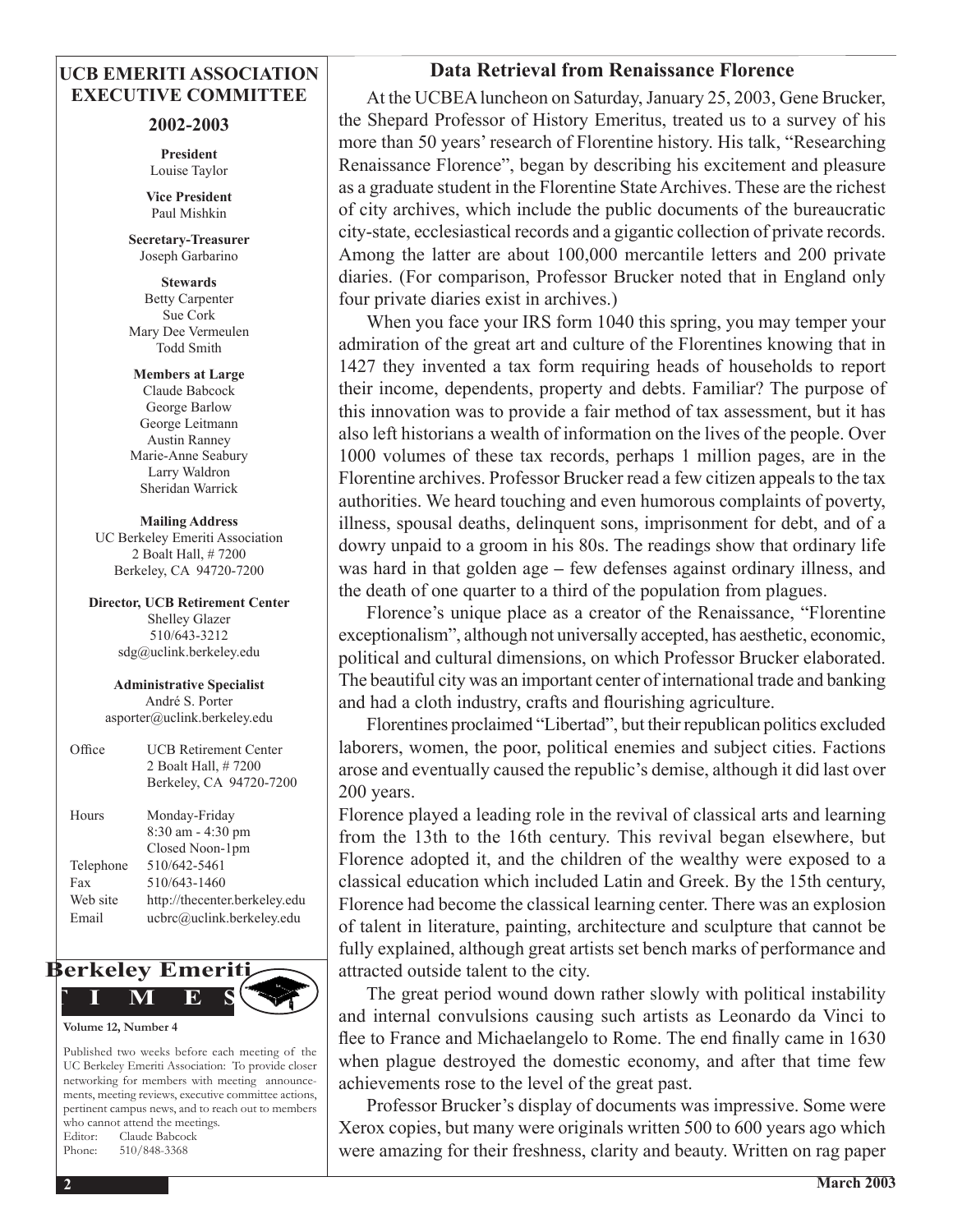#### **Improving Your Memory**

 Most people experience some decline in memory as they age, from subtle changes in attention before age forty to occasional memory lapses later on. While bothersome, such forgetfulness is usually a sign of normal aging, not dementia. Recent innovations in brain imaging have allowed researchers to indentify areas in the frontal lobes (the front part of the brain) that are active in memory formation and undergo change with age.

Over the years the brain uses these areas less. Some neurologists believe that reflects irreversible brain shrinkage and other cellular changes. But this theory doesn't square with all the data. For example, a study in the February 2002 *Neuron* concludes that we can compensate for some age-related changes that make us more forgetful.

 Scientists at Washington University in St. Louis gave tests of word memory to sixty-two subjects, all free of dementia or brain injuries, comparing memory performance and brain activitation in younger subjects (average age twenty-one) and older subjects (average age seventy-five). Older subjects were underutilizing a brain region associated with semantic elaboration, a condition variously called under-recruitment or production deficiency. The good news is that underrecruitment is, to some degree, reversible by strategies which encourage semantic elaboration.

 Simple exercises encouraging thoughtful elaboration and multiple associations are the best way to improve memory:

*Make Associations***.** When you learn something new, try relating it to something you already know. If you meet someone named Rachel, for instance, think of others you know by that name, and try to associate her with them. Make associations to remember access codes and PINs. For example, if you need to remember the number 221035, the 22 might remind you of *Catch-22*, the 10 of your daughter's age when she was a catcher at camp, and the 35 of your daughter's current age.

*"Chunk" Information***.** To remember a long series of numbers or items, group them into combinations. If your checking account number is 379852654, try grouping the numbers into three-digit bundles: 379, 852, 654. List grocery items by category, such as dairy, produce, frozen foods, and so on. Try memorizing the list and testing yourself once you get to the store.

**March 2003** cognitive functions. Challenging yourself physically No matter what your age, neurologists endorse the "use-it-or-lose-it" philosophy for memory and other

#### **Health Insurance Issues**

 If your recent UCRP retirement check decreased, higher medical premiums this year may explain why. Although UC has increased its contributions toward these plans, some of the additional costs had to be passed on to plan members. Review your monthly UCRP check (or Surepay Statement of Benefit Payments) to confirm the amount of your medical premium, the amount that UC pays and the amount that you pay.

 Additionally, since UC provides a set monthly amount for your premiums, if you are enrolled in Medicare the increased cost of medical premiums may have resulted in a lower reimbursement for Medicare Part B.

#### **Medicare and Your UC Health Benefits**

| Thursday | March 20 | $10:30$ am- |
|----------|----------|-------------|
| Noon     |          |             |

 This program is especially targeted to those who will soon become eligible for Medicare benefits (usually at age 65). The session will provide an overview of the Medicare program, explain how UC health benefits coordinate with Medicare and identify issues to consider when selecting a plan. It will also detail what steps you will need to take with UC, Medicare and your health plan to complete your enrollment successfully. Call the Retirement Center for reservations.

#### **California Unites in Earthquake Monitoring**

 Though California remains splintered by faults, its quake monitoring networks are now linked across regions and will stand firm as long as the state's shaky budget holds up.

 Researchers met in Menlo Park at the U.S. Geological Survey (USGS) to show off the latest services offered by the California Integrated Seismic Network, a consortium of government agencies and universities.

 Advanced networks of instruments can generate colorcoded maps within ten minutes of a quake showing the distribution of shaking intensity. The maps are instantly posted on the Internet.

 These "ShakeMaps" can be used by emergency workers to pinpoint the areas hit hardest. "I expect (ShakeMaps) will be as commonplace as Doppler radar," said David Wald, a geophysicist at the U.S. Geological Survey in Golden, CO.

"The public needs to know whether they're at the center of a small event or the edge of a very large event," said William Ellsworth, chief scientist of the USGS Earthquake Hazards Team.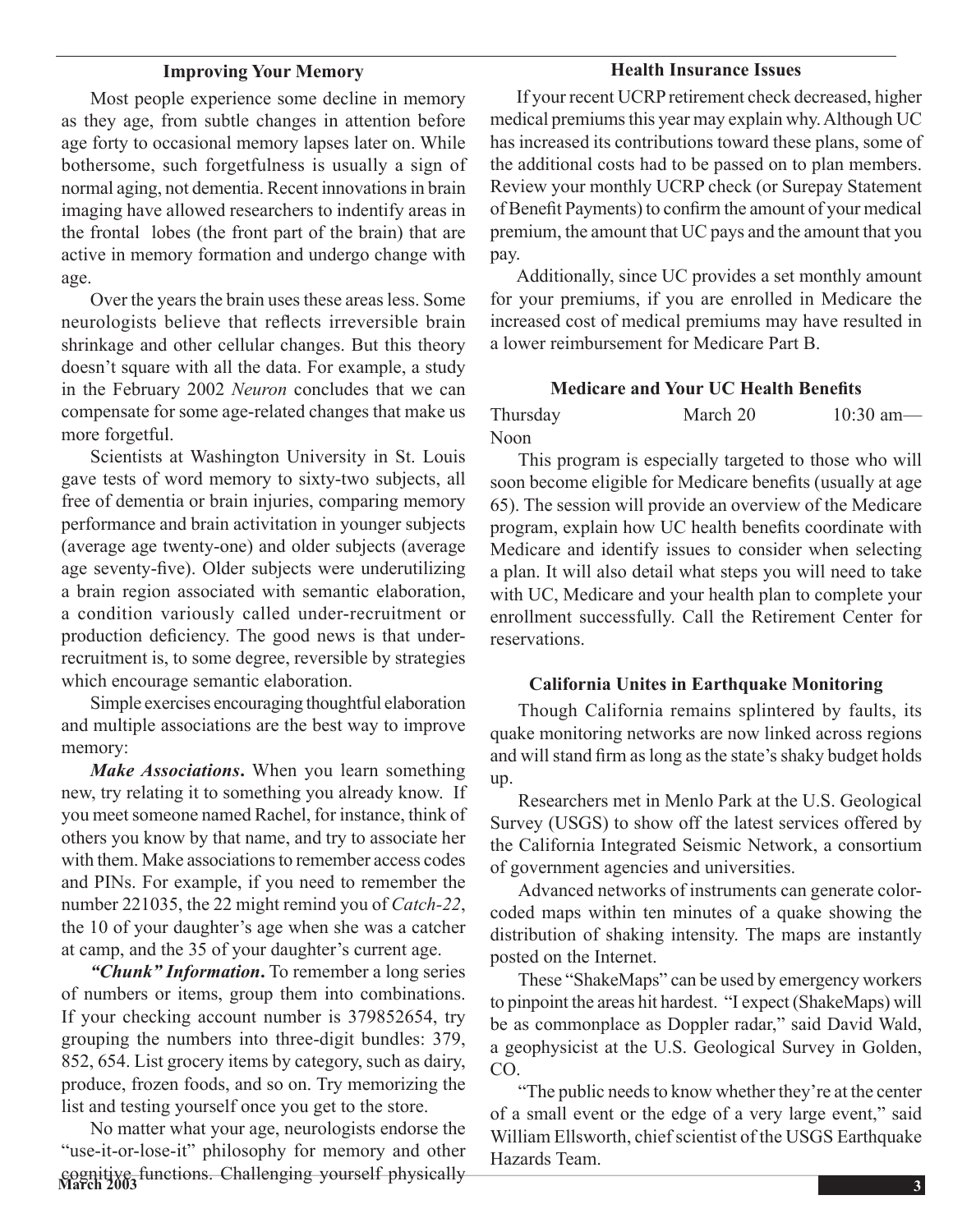## **Improving Your Chances in Intensive Care**

 If major surgery or a bad accident lands you in the intensive-care unit, your life could depend on whether you are under the care of an emerging kind of specialist trained to spot signs of pneumonia, infections, or other life-threatening complications—an "intensivist". Studies show your chances of dying may be reduced by as much as 30% if you have one.

 The problem is that there is a huge shortage of trained intensivists, and there are no prospects for sharply increasing their numbers anytime soon. As few as 10% of hospitals employ full-time intensivists. (In checking with John Muir andAlta Bates, we discovered that neither has an intensivist.) Though some new training programs are under way at teaching hospitals, others have been cut for budgetary reasons, and not all hospital administrators agree that full-time specialists are necessary. Also, some doctors are reluctant to turn their patients over to an intensive-care specialist.

 Yet, a growing number of studies show these specialists help save lives and get patients released from the hospital faster and in better condition. A recent report in the *Journal of the American Medical Association* (JAMA) concluded greater use of intensivists could sharply reduce the 500,000 annual deaths in U.S. intensive-care units and help cut the \$1.8 billion cost of intensive care.

 "Patients are dying, and that has to be one of the key levers in getting hospitals to do this," says Peter Pronovost, an intensivist at Johns Hopkins University who led the JAMA study. Researchers estimate it would take 35,000 intensivists to cover all intensive-care units (ICUs), but that could save 53,000 to 175,000 lives per year.

Dr. Pronovost recommends that patients and families insist on knowing whether an intensivist will be caring for them in the ICU or if one can consult on the case. If not, he recommends asking to be moved to a hospital that has full-time intensivists on staff. Even though intensive-care admissions are often initially unplanned, most patients can be transferred by ambulance.

 Unlike renal, pulmonary or cardiology experts, who are trained to focus on one system in the body, intensivists are trained to look at a more comprehensive picture and notice subtle changes on a patient's monitoring devices. If a patient with heart disease gets an infection and goes into septic shock, an intensivist might be best qualified to balance the body's needs for fluids with therapy to protect the heart and the vascular system.

 Much of the pressure to improve intensive care is coming from The Leapfrog Group, an employer health-care coalition, which selected ICU staffing as one of three key measures by which it rates hospitals. Leapfrog says 21% of hospitals responding to a recent survey have intensivists overseeing intensive care at least eight hours a day. About 16% more plan to enlist intensivists by 2004.

 "If your hospital doesn't have an ICU intensivist on staff, you should be calling or writing to the hospital president to ask why,''says Dr. Pronovost.

 Recognizing that few hospitals will be able to meet its standards for intensivists on staff quickly, Leapfrog is working with the Joint Commission on Accreditation of Healthcare Organizations to come up with a list of additional measures to rate the quality of intensive care.

The measures include how well ICUs do preventing pneumonia for patients on ventilators, what steps they take to prevent dangerous developments such as peptic ulcer disease and deep vein thrombosis and how well they manage pain. Consumers can use the guidelines to ask questions, such as how patients are weaned from sedation. A full list of the eleven proposed measures can be found on the accreditation group's web site, www.jcaho.org.

 Hospital groups say that while intensivists are a great idea the shortage makes hiring tough for hospitals. "Our biggest concern is the implication that you won't get good care in an ICU if there isn't a full-time intensivist," says Susan Van Gelder, senior vice president of the Federation of American Hospitals. "There are a lot of ways to measure quality care, and that shouldn't be the only one." Nurse-to-patient ratios, for example, are widely considered an important barometer of care.

 One high-tech solution that holds promise was developed by Visicu, a company formed by two Johns Hopkins physicians in Baltimore. Its "eICU" system lets intensivists operating from a remote location electronically monitor several hospital ICUs at the same time, much like air-traffic controllers watching flight patterns. They can call ICU staff instantly if a patient needs attention.

 Several hospitals, including NewYork Presbyterian Healthcare, are installing the eICU, and Tripler Army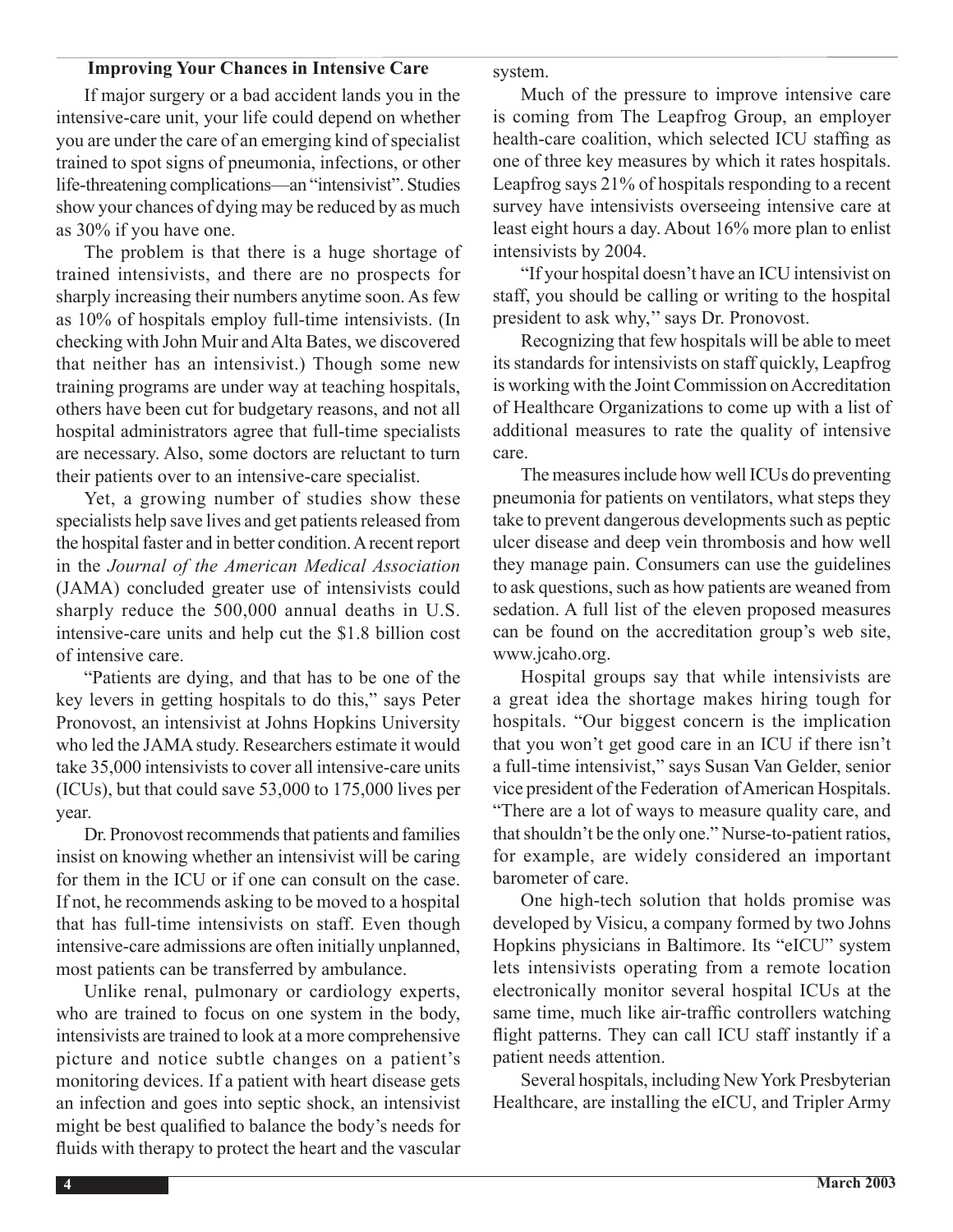## **Outsourcing of UC Retirement Portfolio Done Quietly**

 There has been a major change in the management of UCinvestments.The internal management of equities in the retirement and endowments portfolio has been abolished, and the staff of nine people has been fired. Retirement and endowment funds amounting to \$13.8 billion are now in the Russell 3000 Tobacco-free Indexed Fund pending consignment to a number of external managers to be chosen by UC Treasurer David Russ.

 The new policy was quietly announced November 26, 2002, during Thanksgiving week following the Regents'meeting of November 13, and has received little attention in the public media. A major policy change has been made with scant possibility of public discussion.

The Council of UC Emeriti Associations (CUCEA) has an interest in both the possible impact of the action on the pension fund and the cloud of secrecy in which the new policy was adopted. The certain fees of external managers presumably will be offset by uncertain increases in yield of equities under their management. It is reasonable to ask if the new policy is really in the interest of present and future annuitants.An excerpt from a news item in the Sacramento Bee dated November 26, 2002, takes note of the windfall to the investment community:

*Winning the California contracts would be a boost for fund management companies after almost three years of stock market declines. The Putnam Lovell Securities U.S. Asset Manager Index, which tracks the share prices of money management firms, has declined 24 percent so far this year.*

*"This is pretty attractive business at this juncture,'' said Philip Schneider, managing director at Watson Wyatt Investment Consulting. ``It certainly is coming at a low point for the industry.''*

 I have been informed that management fees range from 0.5% to 1.5%, depending on the particular equity. Considering that 1% of \$13.8 billion is \$138 million, the annual boost to external fund managers will certainly help them maintain their high incomes.

 In implementation of a resolution passed at last April's meeting, CUCEA now has in place a committee to examine the financial management of the retirement portfolio.

March 2003 5 The Coalition of University Employees (CUE) and Professor Emeritus Charles Schwartz have had legal counsel ask the University to produce records, minutes

## **SATISFACTORY SERVICES**

#### **MEMBER RECOMMENDATIONS**

Phone numbers are area code 510 unless otherwise noted



## *New Listings*

Please submit any new listings you might have to ucbrc@uclink.berkeley.edu, or you can phone the editor at 848-3368.

**Design Framing** (530-4004; designframing.com) Chris Lange has an artistic eye in suggesting frames and mattes and does an excellent job framing a variety of pictures, paintings, etc. Reasonable. (Louise Taylor)

**Bill Hubartt** (547-5896) licensed and insured electician; very reasonable rates; will do small jobs. (Louise Taylor)

**Appliance Sales & Services** (800-424-6783 www. thegourmetdepotco.com. 840 Folsom St. S.F., Go up 5th, turn right onto Folsom ). Hurray! They repair small electric appliances. Reasonable. (Claude Babcock)

#### *Previous Listings*

**John Agnitsch** (367-6564; agnitsch@aol.com) of Agnitsch Electric is a licensed electical contractor who is "fast, efficient, and ideal for small jobs." (J.B. Neilands)

**California Drapes**(895-2111), Proprietor: Maria Furtado: "Excellent work, less costly than other drapes-making services. Highly recommended! (Clare Cooper Marcus)

**Tom Cat Moving and Hauling** (864-1900, fax 864-1064): "Serving entire Bay Area." Tom Maris was on-time, and stayed close to his estimate. (Claude Babcock)

*Note:* Between newsletters you can view all listings at http://thecenter.berkeley.edu/ucbea-services.htm.

and tapes of Regents'meetings under the California Public Records Act, Government Code section 6250 et seq. These materials are believed to relate to the University's investment policies discussed in closed sessions.

 Details of the new policy are on the UC Treasurer's website,http://www.ucop.edu/treasurer/,andextensivecritical analysis can be found at Professor Schwartz's website, http://socrates.berkeley.edu/~schwrtz/.

*Larry Waldron, Chair CUCEA*

## **Townsend Center Seeks Emeriti**

 The Townsend Center Working Groups Program brings together, from various fields and departments, faculty and graduate students with shared research interests. There are currently almost 50 groups—you may join one or start